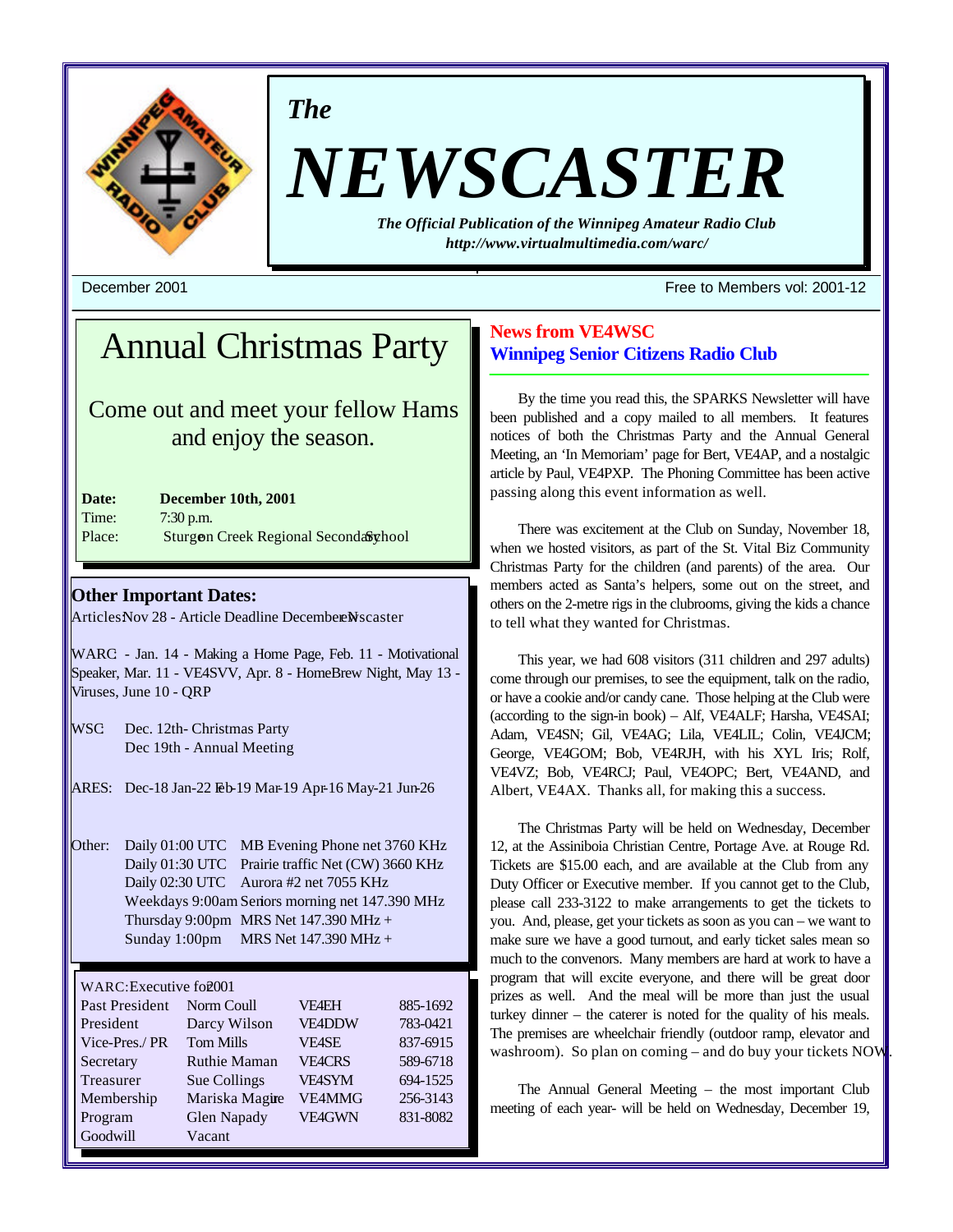beginning at 10 o'clock in the morning. This meeting is for ALL club members, a chance to use your voice, make motions, and vote. We will be electing the new Board (19 to be elected), Executive and Auditors for the year 2002. Also, there are a few necessary changes in our Club Rule Book that must be voted on. (see this issue of Sparks). Committee year-end reports will be presented, and you can ask questions; and if you wish to be active in the Club during the next year, you are encouraged to let your name stand for nomination to the Board (see or call Ed, VE4YU), or to volunteer for work with one of the Committees that will be re-constituted for 2002. There is a place for you in your club, and you will be most welcome. If you haven't managed a visit to the Clubrooms yet this year, please do come and see all the changes that have been made with the extension of our facilities (new rooms, new station setups, operating enhancements with computers, etc.). And the Club now sports a Yamaha dual-keyboard organ – just the thing to liven the place up a bit! Any member is welcome to use it – anyone for a sing-song? So, come back once more, have chats with other members who regularly show up, and have a cup of the best coffee in Winnipeg, and still only 25c per cup!

The Monthly Breakfast will not be held in December – the Christmas Party is in lieu of – but there will be a breakfast in January on the 9th – location to be determined.

George, VE4GNG, has reported that the Monthly breakfasts continue to be well-supported, with average attendance over the year of 33.

 The December issue of Blips 'n' Blurbs (Vol. 5 No. 12) is available to members, with pick up at the Club. This issue has a 'warm and fuzzy' theme. George would like contributions for the January issue, so find something (or write something) of interest, and give it to George, put it in the B 'n' B box near the sign-in book at the Club, or e-mail it to VE4WSC at ve4wsc@mb.sympatico.ca party. If you don't celebrate Christmas, you will still be welcomed.



BLUE BOOKS are going fast – maybe a dozen left …. Get yours now while they remain in stock. Ask any Duty Officer or member of the Executive. Price is still \$10.00.

Now to the subject of Club name badges: The Company which has been producing our badges is moving to Calgary on December 15, which means that if we continue to use them as the supplier after that date, there will be a postage cost added (partly offset by the absence of a Provincial sales tax). If any member, old or new, would like to order a regular pin badge at the current price of \$5.50 (taxes included), would you please get your order to Gil, VE4AG, by Sunday, December 9.

With the change-over from Pangea to Sympatico servers, the Club's homepage on the Web is not fully constituted or up-to-date. Until this is done, for the latest updates, please go to http://www.autobahn.mb.ca/~gilfre and click on the VE4WSC section.

And, again, just a reminder that the Club needs your donation to help in meeting its goals, please be generous.

And, on behalf of WSCRC, we close with the warm wish for Peace, Security, Happiness and Health for you all – And may this Holiday Season be your best yet.

# **From the Planning Chair: Glen, VE4GWN**

Seasons Greetings one and all.

All members of WARC are invited to our annual Christmas

Our speaker for December will be none other then the well known Professor Fletus Flotz, the inventor of the Flotz Computer. Professor Flotz told me that his will be a short presentation, so the Executive and I took the liberty to book that world (?) famous group The Intermods. I believe that this will be the Intermods first performance of the year. I feel lucky to have managed to again booked them! Of course the usual pleasures will also be provided. I'm not sure if we will have the coffee mug, and hat decorating as of yet, so be ready, and listen to the MRS net for more information.

My plans for the rest of the year are almost completed. This is not %100 confirmed, but it will be something like this:

January, Mark VE4MAB should be giving a presentation about How to Make a Home Page. You don't have to be into computers to enjoy, and take in the information that Mark has to offer;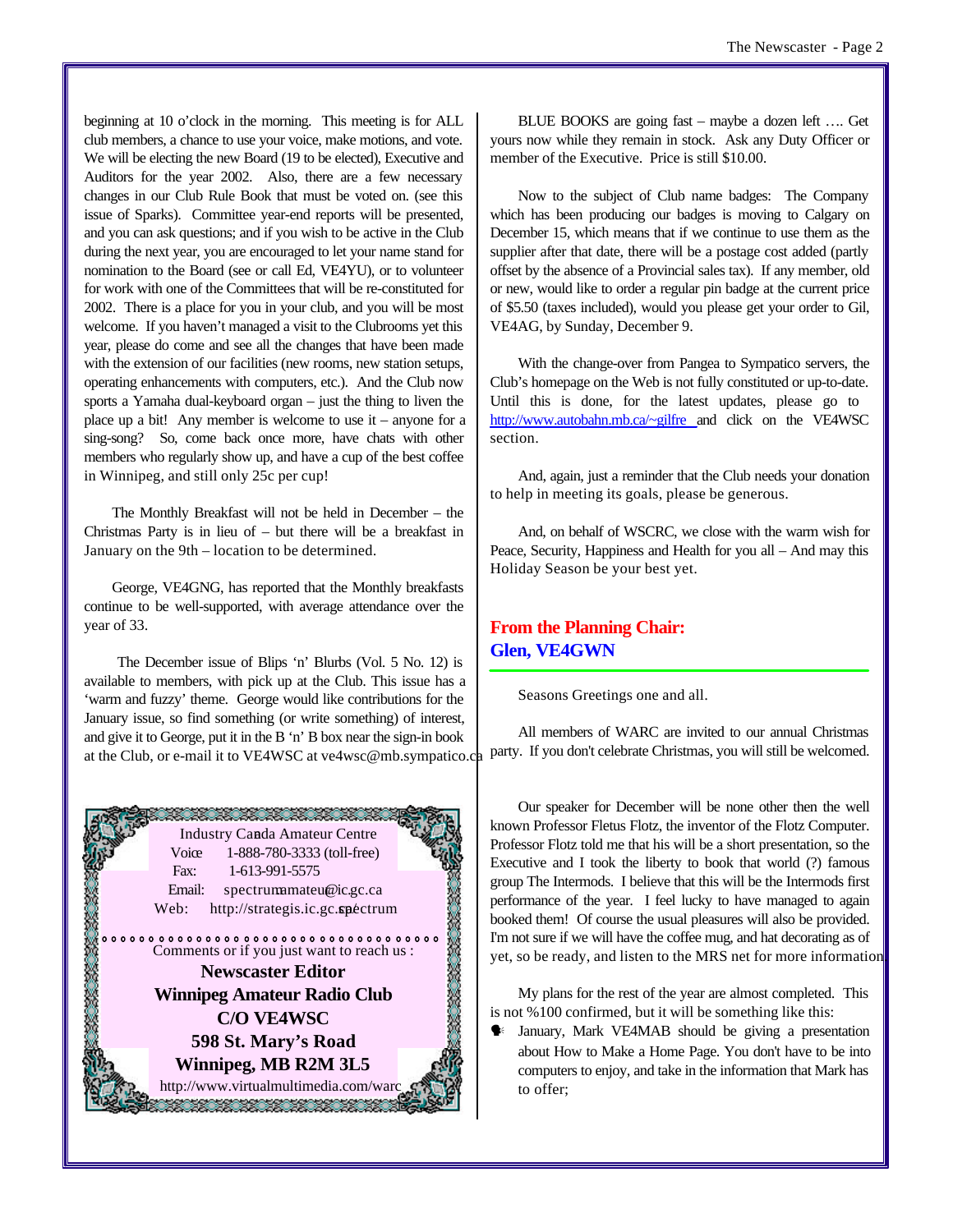- February looks like this, " I'm no Different" Motivational Keynote Speaker Louis Gaudry (VE4PLJ). This promises to be inspiring for one and all;
- March, we will be joined by members of VE4SVV. These ladies and gentlemen will give us a presentation about their summer in PEI providing communications for the 10th Canadian Jamboree;
- April, HOMEBREW, do I have to say more??;
- $\blacklozenge$  May and June should have (I'm not sure of the order) John, VE4JNF giving a presentation on computer viruses, and what to do about them, or Ron VE4KR talking about QRP and homebrew transceivers.
- June will also be elections, and remember I'm the only one who's term is NOT up.

I hope to see one and all at the meetings, and remember these NOT guaranteed. I can still use suggestions for next year ve4gwn@rac.c831 8082, or on the VE4WPG repeater.

# **Winnipeg ARES Report by Jeff, VE4MBQ - Winnipeg EC**

WPGARES usually assists other organizations with their public events by way of providing amateur communications. On SAT 17NOV we were participants instead of communicators. Twelve WPGARES members and associates accompanied VE4EMC (MEMO Mobile Command) that was an entry in the Festival of Lights Parade in downtown Winnipeg. It took approximately 200 man-hours to decorate the 60 foot long EMCC.

Thanks to the decorating group: VE4s: AJR, DDW, GWN, JNF, KAZ, KU, MBQ, PLJ, SE, WF, YYL, Luke Dovyak.

Thanks to the parade participants: VE4s: AND, DDW, GWN, HK, KAZ, TRO, WF, YYL, EWN, Danielle Kazuk, Nancy Napady.

Special thanks to MEMO staff, particularly Paul Anderson, Don Brennan, and Gordon Longbottom for their cooperation. Lights and decorations were provided by members but the contributions from VE4s KAZ, PLJ, TAJ and Parkside Appliances were crucial to our success (thanks John!). This operation was superbly managed by Richard Kazuk VE4KAZ

Our November general meeting featured Tedd Vidler VE4VID who spoke about his residential en LIGHTNING experience this past summer. Tedd was scheduled for DEC but offered to bail us out when our scheduled speaker backed out with three days notice. The WPGARES Annual Summary Of Activities was distributed at the meeting. It covers the 6 Alerts, Exercises and Tests; 12 Educational Meetings; 12 Public Service Events of the past year.

We will be going back to Sir Wm Stephenson Library 765 Keewatin Street near Burrows beginning in December. Our next meeting will be Tuesday 18DEC01, 1900h at Sir Wm Stephenson Library. There will be a presentation by the EC Jeff Dovyak on Call-out Procedures and a discussion/demo of ARES Boxes and ARES Binders.

# **Contest Calendar**

#### *December*

| <b>TARA RTTY Sprint</b>        | 1800Z Dec 1         |
|--------------------------------|---------------------|
| Tennessee QSO Party            | 1800Z Dec 2         |
| <b>QRP ARCI Holiday Sprint</b> | 2000Z Dec 2         |
| <b>ARRL 160-Meter Contest</b>  | 2200Z Dec 7         |
| <b>ARRL 10-Meter Contest</b>   | 0000Z Dec 15        |
| OK DX RTTY Contest             | 28MHz. 0000Z Dec 15 |
| <b>SWL Contest</b>             | 0000Z Dec 15        |
| <b>Croatian CW Contest</b>     | 1400Z Dec 15        |
| <b>AGB Party Contest</b>       | 2100Z Dec 21        |
| <b>DARC</b> Christmas Contest  | 0830Z Dec 26        |
| <b>RAC Winter Contest</b>      | 0000Z Dec 29        |
| <b>Stew Perry Topband</b>      | 1500Z Dec 29        |
|                                |                     |

#### *January*

| <b>AGB NYSB Contest</b>             |             | 0000Z | Jan 1             |
|-------------------------------------|-------------|-------|-------------------|
| <b>SARTG New Year RTTY Contest</b>  |             | 0800Z | Jan 1             |
| <b>AGCW QRP Winter Contest</b>      |             | 1500Z | Jan <sub>5</sub>  |
| <b>ARRL RTTY Roundup</b>            |             | 1800Z | Jan 5             |
| Japan Int. DX Contest,              | $160 - 40m$ | 2200Z | Jan 11            |
| Midwinter Contest,                  | CW          | 1400Z | Jan $12$          |
| North American QSO Party,           | CW          | 1800Z | Jan $12$          |
| NRAU-Baltic Contest,                | <b>CW</b>   | 0530Z | Jan <sub>13</sub> |
| NRAU-Baltic Contest,                | <b>SSB</b>  | 0800Z | Jan $13$          |
| Midwinter Contest,                  | Phone       | 0800Z | Jan $13$          |
| DARC 10-Meter Contest               |             | 0900Z | Jan <sub>13</sub> |
| LZ Open Contest,                    | $\rm CW$    | 1200Z | Jan 19            |
| <b>MI QRP January CW Contest</b>    |             | 1200Z | Jan 19            |
| North American QSO Party,           | <b>SSB</b>  | 1800Z | Jan 19            |
| <b>ARRL January VHF Sweepstakes</b> |             | 1900Z | Jan $19$          |
| CQ 160-Meter Contest,               | CW          | 2200Z | Jan 25            |
| <b>REF</b> Contest.                 | CW          | 0600Z | Jan 26            |
| <b>BARTG RTTY Sprint</b>            |             | 1200Z | Jan 26            |
| <b>UBA DX Contest,</b>              | <b>SSB</b>  | 1300Z | Jan 26            |
| Kansas QSO Party                    |             | 1800Z | Jan 26            |
|                                     |             |       |                   |

**ALARY CHRISTMA**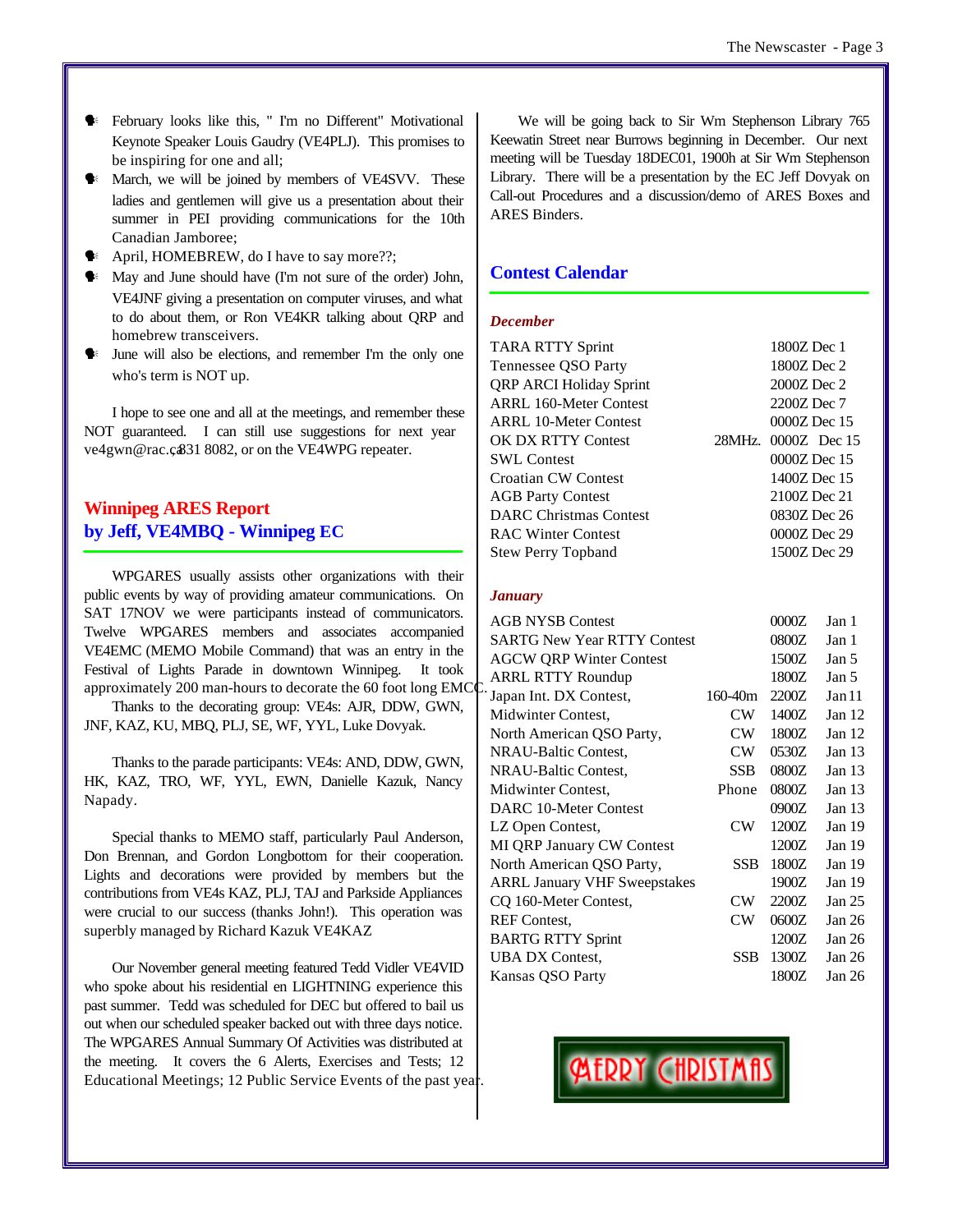# **Festival of Lights By Richard, VE4KAZ**



Winnipeg ARES/MEMO Joint Effort for Festival of Lights Parade

On November 17, 2001 fourteen Winnipeg ARES members (and their families) participated in the Festival of Lights Parade. Thanks to AJR, DDW, GWN, JNF, KAZ, KU, MBQ, PLJ, SE, WF, YYL, and Luke Dovyak for the days and evenings spent decorating. It took an estimated 200 man hours to decorate the 60 foot EMCC trailer. Thanks also to AND, DDW, GWN, HK, KAZ, TRO, WF, YYL, Danielle Kazuk, Nancy Napady and EWN for walking beside the float during the parade. We couldn't have asked for better weather! Special thanks to AJR for riding in the float and handling all of the Christmas music.

Special thanks to Paul Anderson of MEMO for giving the go ahead on using the EMCC trailer and arranging for MEMO to pay the \$200 registration fee, to Don Brennan of MEMO for arranging for the use of the EMCC trailer and to Gord Longbottom of MEMO for driving the trailer in the parade.

Christmas lights and decorations for the trailer were provided by members of Winnipeg ARES. Thanks to PLJ, Parkside Appliance (JNF), TAJ and KAZ for their contributions. As you can appreciate, it takes a lot of lights to decorate a 60-foot trailer.



**386 Belvidere Street 885-9278 www.escape.ca/~ve4jnf ve4jnf@escape.ca**

# **News from the Net** *North Korea (P5) is on the air:*

North Korea, the DXCC entity that tops everyone's most-wanted list, was activated this month by Ed Giorgadze, 4L4FN, of the Republic of Georgia. The operation has not yet been approved for DXCC credit, however. On the basis of oral permission from North Korean authorities, Giorgadze has been operating as P5/4L4FN since early this month. Bruce Paige,

KK5DO, reports that 4L4FN now is awaiting written permission from the North Korean government--something that's required for ARRL DXCC credit. As a result, it's possible the recent contacts will not count for DXCC. Paige is posting P5/4L4FN operating news on his Web site <http://www.amsatnet.com/p5.html> and to other DX news sites. **ARRL** letter

#### *Operations accepted for DXCC credit:*

Several DX operations have now received approval for DXCC credit. They are: ZK1NJC, North Cook Island; T5X, Somalia; OJ0VR, Market Reef; and HK5QGX/0M, Malpelo Island. Those who previously submitted these entities and were denied credit may contact DXCC "<dxcc@arrl.org>; and have their records updated without having to resubmit cards. For more information, contact ARRL DXCC Manager Bill Moore, NC1L, dxcc@arrl.org -*ARRL letter*

#### *Pitcairn Island Admitted to IARU*

Voting has been completed on a proposal to admit the Pitcairn Island Amateur Radio Association (PIARA) as a member of the International Amateur Radio Union (IARU). PIARA has been notified of its admission effective 15 November 2001.

PIARA is an independent non-profit organization to promote and develop amateur radio friendship, technical knowledge, and communication technology, providing public service and furthering the public interest, plus fostering international goodwill. It has 10 members, representing the entire population of resident amateur operators. PIARA reports that there are 23 amateurs licensed to operate including several temporary residents and visitors, plus one club station.

Amateur Radio has special significance on Pitcairn Island, as it continues to provide the main communications link to the outside world. Pitcairn Islands (including Pitcairn, Henderson, Ducie, and Oeno Islands) is an overseas territory of the United Kingdom.

The application for IARU membership by PIARA is supported by the Radio Society of Great Britain (RSGB). Due to transport difficulties from and to Pitcairn, PIARA has requested that the RSGB continue to represent PIARA at IARU Region 3 Conferences.

The official address of PIARA is: P.O. Box 88, Adamstown, Pitcairn Island, South Pacific Ocean via New Zealand. The IARU, founded in 1925, is a worldwide federation of national amateur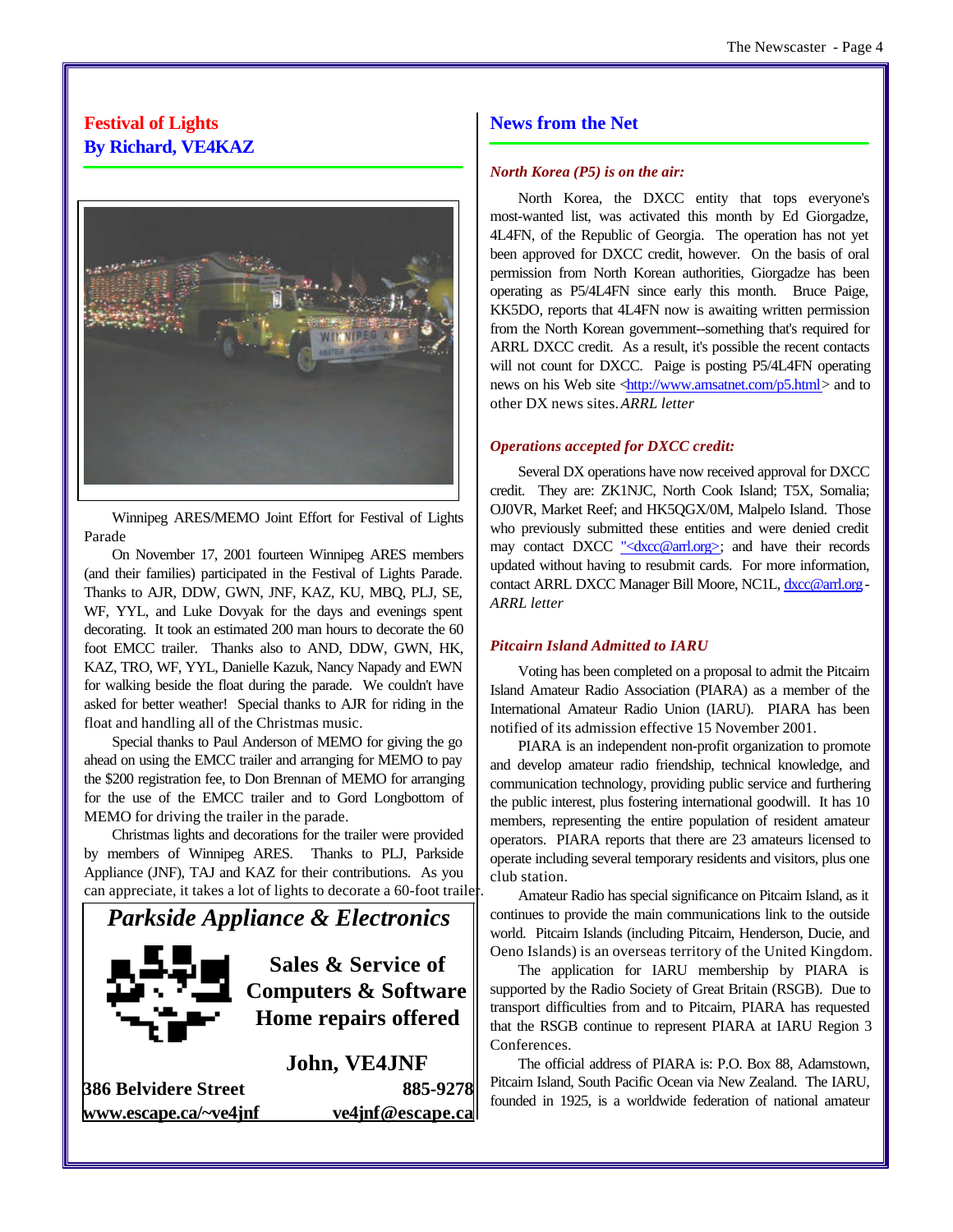radio societies with members in 151 countries and separate territories. - RAC

#### *VK 80m SSB Band to be Expanded*

The Australian 80-metre SSB 'DX Window', at present limited to a 4-kHz segment around 3798kHz, is due to be expanded - but not until 2004. In Australia, the band 3700 - 3800kHz is presently allocated to the commercial land mobile service, effectively limiting amateur SSB operation to a single frequency. Following an approach by the Wireless Institute of Australia, the Australian Communications Authority has agreed to proceed with a change in the allocation of the band 3776 - 3800kHz. The ACA's intention is to reallocate this band to the amateur service on a primary basis from the 1st of January 2004. Commercial incumbents will be moved to existing land mobile spectrum adjacent to the new amateur band by the end of December 2003. (RSGB News)

#### *A Shock in time saves nine*

A safety conscious amateur we know was telling his XYL that if one ever saw someone in obvious distress while working on electrical equipment, that the best way to assist them was to grab a broom or a board and knock them loose from the source of the current.

One day she came into the radio shack and saw him standing next to a cabinet with his back to her, he was shaking violently, and she noticed a cord running from him to some equipment. Remembering his good advice, she immediately rushed to the back shed where she found a length of 2X4 timber.

Grabbing it up she rushed back and swung with all her might, knocking our hero across the shack and free from the equipment, unfortunately breaking his arm and two ribs in the process.

Quick thinking, and a quick response to danger, only problem was that up to that point he had been happily listening on headphones, and jigging around to his favourite song on his walkman. Never mind, the thought was there wasn't it ? (Lee VK3GK)

#### *80 metre spark transmission on Marconi anniversary*

#### *"Atlantic-leap 2001 "*

David Wilson VE3BBN in St David's Ontario near Niagara Falls, is seeking approval from Industry Canada for a special event transmission using a home made spark transmitter. The event will take place on December 12th 2001, at 9 pm local eastern time, (0200 UTC), to celebrate the 100th anniversary of Marconi's historic transatlantic transmission of the letter "S" from Poldhu Cornwall to St John's Newfoundland in 1901.

The frequency will be 3.550 MHz , the output power approximately 20 watts, and the signal bandwidth 20 kHz.

Radio amateurs in all countries are encouraged to listen and to provide signal reports.

To listen to the spark transmission your receiver should be set to the AM mode to get the most signal possible. David plans to transmit 60 times on the minute the following message "MARCONI S ", then rest for about 45 seconds and repeat the sequence.

QSL messages should be sent to VE3BBN@rac.ca and reports should include "name, QTH, signal report and distance as the crow flies from Niagara Falls Ontario

# **HAMLINK PROGRESSING By Herb, VE5HE**

## *Extracted from Saskatoon Amateur Radio club Newsline Nov/2001*

HAMLINK is a system that enables you to use your telephone to link up to, and operate a HF transceiver at a remote location. The Ed.)

On Sunday afternoon, Oct. 28th! Al! (VE5MDC) called me to do some experimenting. He finally was able to get the ICs he needed and had the HAMLINK operational. By way of 2M! Al instructed me in the operation of the device and I dialed in. After a few rings! I was met with four beeps and then that familiar band noise on 20M. He then instructed me in how to go up or down the band or goto a particular frequency as well as how to transmit and receive and shut down the system. The audio quality was good! and I worked a K9 in the contest. The experience made me realize how much this service! when fully operational, will return the joy of HF operation to hams forced to move to apartments and condos where they can't erect antennas.

There are still a few hurdles to cross before we have the system working from our club facilities but hopefully that will be in the near future! Thanks to Al! VE5MDC for the time and effort he has put into this project and also to the CNIB Amateur Radio Program for the loan of the HAMLINK.

#### **Submitted by Bob, VE4MAQ**

"You see, wire telegraph is a kind of a very, very long cat. You pull his tail in New York and his head is meowing in Los Angeles. Do you understand this? And radio operates exactly the same way: you send signals here, they receive them there. The only difference is that there is no cat."

*(Albert Einstein, when asked to describe radio)*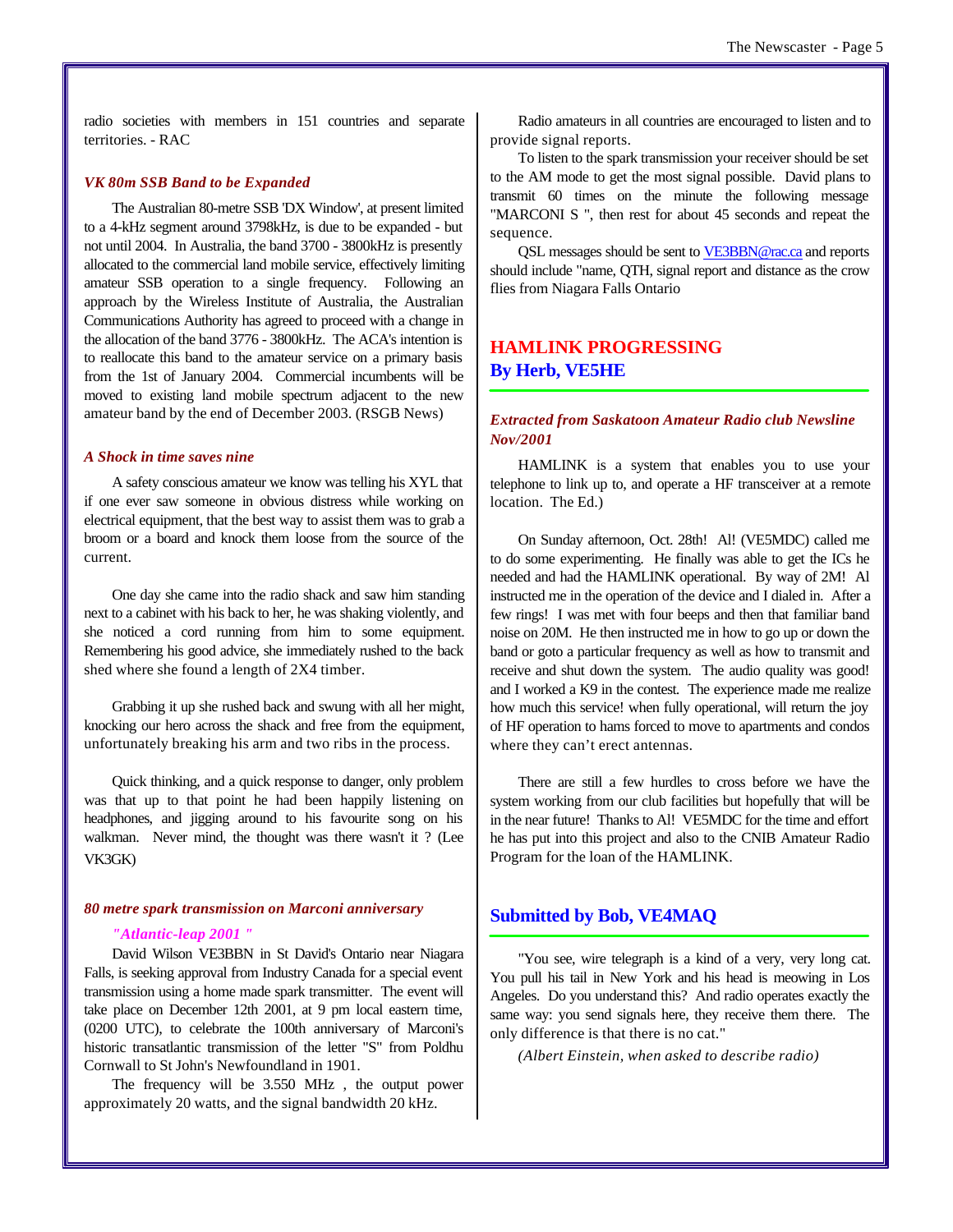#### **RAC Bulletins**

**www.rac.ca/~racnews/othernotices/racbullemail.htm**

#### *RAC Bulletin 01-081E*

#### *CARAB 17 Meeting in Ottawa*

The semi-annual fall meeting of the Canadian Amateur Radio Advisory Board (CARAB) took place in Ottawa on November 13, 2001. It was attended by representatives from RAC and Industry Canada.

The following were some of the highlights of the meeting:  $\uparrow$  An Industry Canada document pertaining to the examination of disabled candidates will be ready for incorporation into an RIC by January 31, 2002. This document, based on a proposal from RAC, will provide guidance to medical doctors when asked to justify an exemption for disabled candidates for the Amateur Radio examination process.

 $\uparrow$  A list of Accredited Examiners has been provided by Industry Canada and is now available on the RAC web site. The list is sorted by both city and name.

ƒ RAC again raised concern over the continuing errors and printing problems associated with Industry Canada's amateur radio examination generator software. Industry Canada is looking into the problems and hopes to rectify the situation shortly.

 $\&$  RAC and Industry Canada entered into discussions regarding the development and maintenance of the Amateur Question Banks (RIC 7 and RIC 8) and the examination generator software. It is hoped that RAC may be able to play a viable role in both programs.

 $\upphi$  Industry Canada provided a follow up report on the proposed 'Prudent Avoidance Policy' in the City of Toronto. Health Canada's Safety Code 6 provides guidelines for Radiofrequency Fields Safety. There is a need to establish protocols to provide a model for municipalities to utilize.

Industry Canada representatives reiterated that IC is prepared to discuss and take action on documented cases of flagrant disregard for regulations. The amateur community must demonstrate to the local Industry Canada offices that such action is necessary, however. For further information visit: http://www.rac.ca/faqgovt4.htm

ƒ Industry Canada presented a status report on new reciprocal operating agreements. A Canadian proposal is being considered by the Thai government. Hong Kong has also entered into discussions and is awaiting a response from Canada. Several other countries have shown little interest in setting up reciprocal operating agreements with Canada at this time. Unless policies change, nothing further can be done.

ƒ Discussion took place concerning the CARAB terms of reference and participation. Industry Canada emphasized the importance of having a strong national representative voice for all amateur radio operators in Canada. Industry Canada indicated that it would be open to modification of the terms of reference of CARAB if the current provisions were inadequate for RAC's needs.

Complete details of the meeting will be provided at a later date in the CARAB 17 Minutes and posted on the Industry Canada website at

http://strategis.ic.gc.ca/SSG/sf01778e.html

#### *RAC Bulletin 01-83E*

#### *RAC Executive for 2002-2003*

On Sunday, November 25, 2001, the RAC Nomination Committee met by teleconference under the direction of Chair Robert Kirkpatrick VE9VAR, to elect the Executive officers for the 2002-

| 2003 term. The results of the elections follow:        |                      |  |
|--------------------------------------------------------|----------------------|--|
| President:                                             | William Gillis VE1WG |  |
| 1st Vice President:                                    | Joe MacPherson VEICH |  |
| V/P Regulatory Affairs:                                | James Dean VE3IO     |  |
| V/P Gov't /International Affairs: Kenneth Pulfer VE3PU |                      |  |
| Vice President Industrial Liaison: Don Rowed VE3KII    |                      |  |
| Vice President Field Services: Pierre Mainville VA3PM  |                      |  |
| Treasurer:                                             | Bill Rothwell VE3FGW |  |
| Secretary:                                             | Dawn MacKayVE1MAK    |  |
|                                                        |                      |  |

The RAC Board of Directors extends sincere thanks to the outgoing Executive members for their dedication to and participation in the organization during their time in office. The newly-elected Executive will assume their positions on January 1, 2002.

Dawn S. MacKay VE1MAK Corporate Secretary Radio Amateurs of Canada

# **HINTS & KINKS By Ralph, VE4RY**

#### *Running Small Cables & Wires Around the House*

As hams, we are often required to run small wires and cables along baseboards and around window frames, etc. This could be for a speaker, or maybe an antenna or counterpoise. You can buy nail-type clips for this purpose, but these put holes in things. I found a cheaper, less obtrusive way.

Use a hot-melt glue gun to attach the wire. Just hold the wire taut and apply tiny dabs of glue as you go along, about every foot or so. This type of installation is actually less visible than if you use those little clips, since in this case only the wire itself can be seen.

When it comes time to remove the wire, just lift it off the surface and the glue usually comes with it without leaving a trade.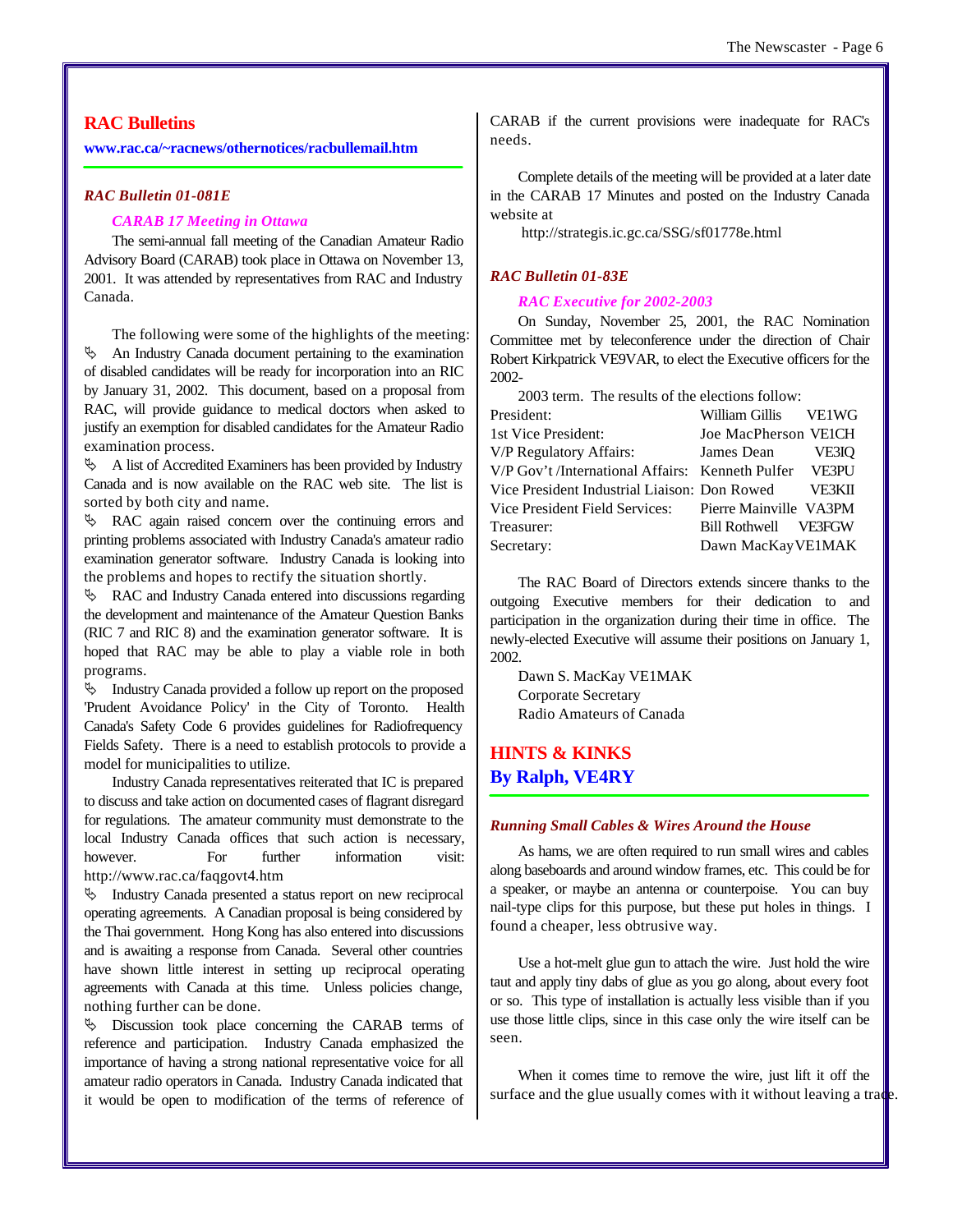# **Installation of New VE4WPG Repeater By Dick, VE4HK**

This fall, Murray Ronald VE4RE, owner of Prairie Mobile, offered Manitoba Repeater Society a fantastic price on 2 barely used MSR2000 VHF base repeaters. MRS has been looking for some time to upgrade the General Electric VHF mobile radios in use at WPG and other sites. The MSR2000 is a full fledged 24/7 repeater. After a short debate, we purchased both units.

One was dedicated to VE4WPG; the other will be installed at VE4MAN. Once Walter VE4VB installed the crystals and tuned up the radios, Yori VE4ACX took over for final preparations.

Finally, the big day arrived. Saturday, November 24, at 9:30 I picked up Yori VE4ACX at his home, loaded up my truck with the MSR2000, and various tools and test equipment. Off we went to the Richardson Building, at the most famous intersection in Winnipeg, Portage & Main. We met up with Derek VE4HAY on site. Unload the truck, check in with Security, and up the elevators to the 34th floor.

Soon we were joined by Gord VE4GLS and Paula VE4MHZ. First step was to remove all the repeaters, linking radios, power supplies, duplexers etc from our cabinet. We made sure it was piled carefully, for easy identification when the time came to reinstall everything. Next step was to move all duplexers, cavities etc from the floor to the top shelf. The linking radios were reinstalled on the second shelf, with the Palomar controller on the third shelf. Next we put several spare shelves on the floor, then installed the MSR2000 on those shelves. The MSR2000 is much bigger than the GE Exec II that it replaced. The MSR2000 is about 30" high x 30" wide x 12" deep, while the Exec II is about 14"x10x3"

Next step was for Yori VE4ACX to use his spectrum analyzer to do a final check on all radios and the controller. Unbelievably, everything checked out perfectly, the first time. We packed up everything, took a few pictures for posterity, and left. The entire changeover took only 3 hours.

The new repeater seems to be more sensitive to stations on the outskirts of Winnipeg. The audio also seems to be improved. Stations I talk to every day sound crisper and more natural. The installation appears to be a complete success.

The next step at WPG will be to replace the masts supporting the antennas with a tower section. That should greatly improve the signal. We are still negotiating with the Richardson Building people and are working closely to answer all their concerns on a safe and proper instalation.

# **RADIOGRAM FROM THE PRESIDENT: by Darcy, VE4DDW**

#### *Happy Holidays to Everyone!*

This has been the strangest fall and early winter that I can remember. Unfortunately for me, I enjoy the snow! I suppose that as long as there is snow for Christmas it's all right. I've been involved with two Christmas parades this year, and I think the temperature was above freezing both days!

This is a busy time of year for everybody, especially for the Winnipeg Amateur Radio Club. The Christmas party takes a bit of effort, but it is well worth it. You can all look forward to some of the things you've come to expect from the WARC Xmas party. We will have the hat and mug display, as well as a visit from the Winnipeg famous "Intermods". Ruth Mills has kindly offered to treat us with her usual delicacies. This is one you don't want to miss.

We will continue with another WARC Jacket order in the near future. We are just waiting to get confirmation from the tailor, for the Jan meeting night. I will post the prices in next months Newscaster. (He has also agreed to make hats available, as requested) For those of you interested in a name tag, we're still trying to find a good supplier for decent quality tags.

As I have mentioned a number of times over the last few months, we have been looking for someone to fit some BIG boots. VE4RY and VE4YF have stepped down as co-chairs of the Manitoba Marathon committee. They have done a tremendous job for quite some time now, and have asked that someone else take over where they left off. Last month I said to you all that if nobody came forward, we would politely turn back the request for Radio Amateurs. It seems that that is what it took. Jeff, VE4MBQ has agreed to chair the committee, and I'm sure that the marathon is in good hands. If you are interested in helping Jeff, or volunteering in the marathon, I'm sure he would be glad to hear from you.

Also, don't forget that at the end of this year, Glen VE4GWN will be the one and only executive member! I'm sure he's not up to the

challenge of managing the club all by himself for the next three years. Someone HAS TO GET INVOLVED! Many of you have been members of the club and the amateur community longer than I've even been alive. Why not get involved with the largest general interest HAM club in Manitoba? Show us what you can do!

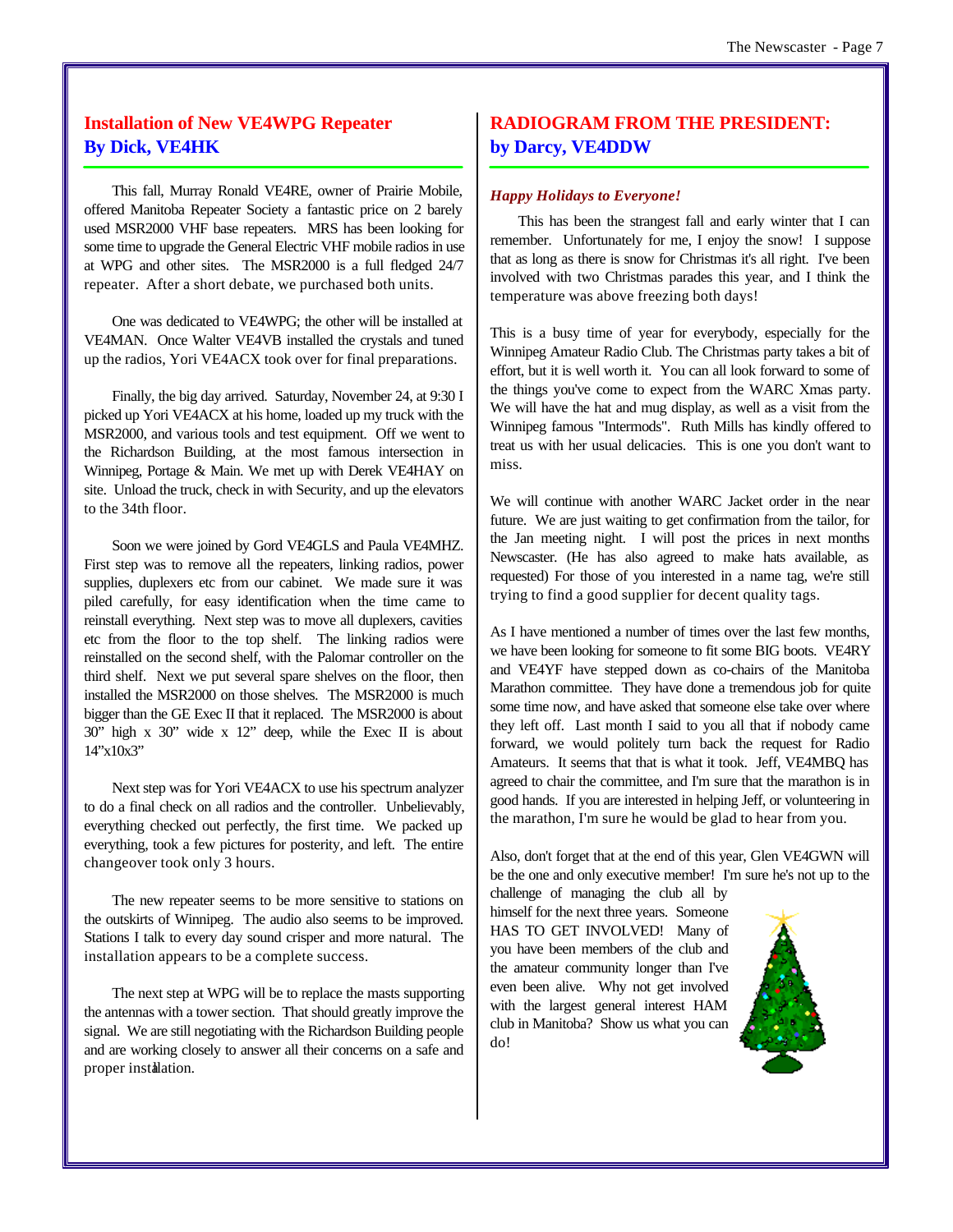# **Minutes for W.A.R.C. November 12, 2001 Submitted by Ruthie, VE4CRS**

Meeting began at 1930 hours. The President, Darcy Wilson VE4DDW welcomed all present. Introductions followed. 43 members and 5 guests attended.

Minutes of WARC monthly October meeting were amended as follows: - VE4YG won the 30 piece tool kit, and VE4GZ won the multimeter kit.

Motion to accept minutes as amended (above) by Louis VE4PLJ, seconded by John VE4JNF. Motion carried.

Question from floor re financial situation, inquiring if WARC has liability policy. - WARC has two million dollar paid insurance policy, which includes liability policy. Darcy VE4DDW will shop around for something better.

Darcy VE4DDW presented two QSL cards received.

#### *Treasurer's Report Sue VE4SYM*

Income statement for October 31, 2001: Total revenue \$ 2,003.75 Total expense \$ 872.35 Net income for the month \$1,131.39. General bank account balance \$ 5,213.89 Events report for October Flea Market: Total revenue \$ 813.74 Total expense \$ 228.14 Net income for October Flea Market \$ 585.60

#### *Old Business Darcy VE4DDW*

Darcy reminded members of need for new people for WARC executive. Members were asked to nominate members. Contact any present WARC executive member.

#### *Programs Glen VE4GWN*

Glen announced annual Xmas party will be held on December 10, 2001. Intermods and Dofft the clown will be participating. Glen also announced that planning for this coming year is completed and he is taking suggestions for next year.

#### *Membership Mariska VE4MMG*

Mariska thanked all members who renewed membership. Unfortunately, membership is down. Mariska circulated sign-up sheet for WARC jackets.

#### *ARES Jeff VE4MBQ*

Jeff's monthly report was printed in October Newscaster. He reminded members that ARES is decorating the MEMO trailer to participate in the Festival of Lights Parade. Richard VE4KAZ is in charge.

#### *DX Sleuths Adam VE4SN*

Lots of interesting info for DXers:

- New entity – Ducie Island ARRL listing. Call sign UP6 – will be operational November 16, 2001. The Island is 360 kilometers from Henderson Island, most eastern in Oceania (due south of Regina). Only one group allowed on the island at a time because of ecological concerns. On all bands, including 6m.

- Made contact with North Korea – Ed 4F4FN – on 10m.

- Xmas time: - Vietnam 3W; Moldives 8Q; Cape Verde Islands D4; Marquesas Islands HKO San Andres and Providincia. On 160m – 6m.

- Terrible solar flares wiped out lower frequencies. Good Dxing everyone!

#### *Marathon Darcy VE4DDW*

WARC is looking for someone to organize and coordinate Marathon. If no one comes forward, will ask other club to organize, or will inform Manitoba Marathon that we can no longer be responsible. A week has been given. Tom VE4SE

#### *Field Day*

June 2001 Field Day results: - 715 contacts were made. 2,950 points received. Manitoba – only 4 VE's who had four transmitters. North New Jersey Cherry Hill with top points.

International Ham Fest

Cost in American funds - \$10.

#### *Newscaster*

Floyd VE4FDR, owner of printing outfit, printed 110 copies of Newscaster. For payment, he asked for a WARC membership. Granted!

#### *New Business*

Bob Poole VE4MAQ reported the Venturers are doing communications for First Aid Group, on frequency 146.580.

We are looking for nominations for members worthy of Oscar Award, contact Norm Coull VE4EH.

Meeting adjourned at 2000 hours.

Winner of attendance draw, family tool kit: - VE4WKB Bill Boorman.

Winner of Loonie draw, screwdriver set: - VE4AFL Ken Laidlaw

#### *Presentation Ron VE4PL*

"The History Behind the VE4VJ Repeater", named for Jimmy Watt, VE4VJ. A most enlightening presentation was enjoyed by all members. Ron also presented a video of Starbuck Repeater being put up on tower a few years ago and the dangers involved. Thank you Ron for a wonderful presentation.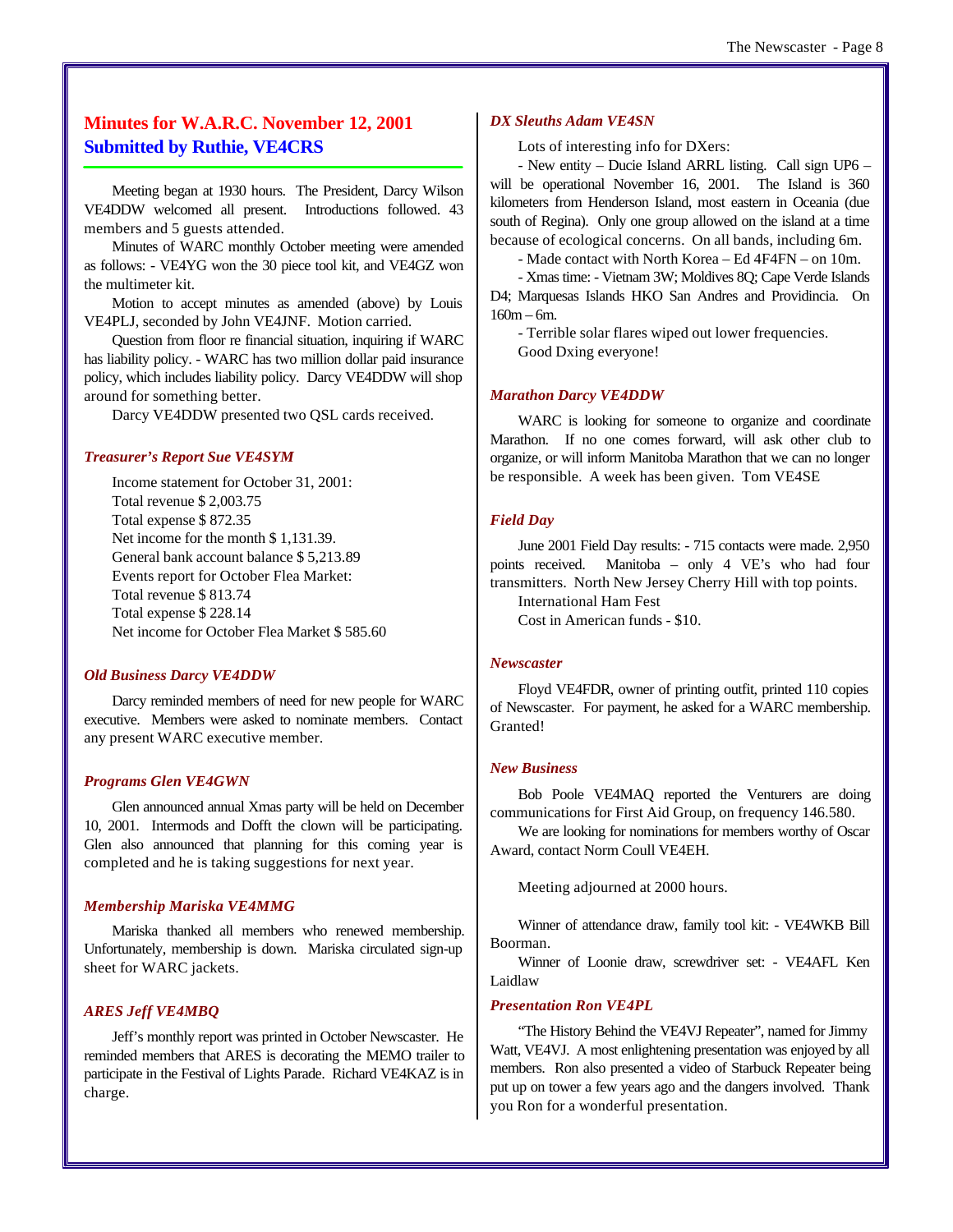# **Why I Shop Locally By Tedd, VE4VID**

A Lesson that I learned while living in London, ON remains with me, more so now than ever. I enjoyed flying Radio Controlled Model Aircraft, and watched many club members send away to mail order firms for ALL major purchases when they saved 10 % at most. The local hobby store only received business for small emergency purchases. Those small purchases were not enough to keep the doors open or should I say provide a good volume of business for the store owner. He provided me with the best of service at reasonable prices and I learned lots from an individual who took part in the hobby for many years.

So what has that to do with here in Winnipeg you ask? Plenty! How we shop is important for our finances and affects our hobby and other types of purchases as well. Okay, I admit I don't have a lot of patience and waiting for mail order, even overnight doesn't impress me. I want value for my dollar, and I place value on service. For those who use mail order service, and I do at times also, may I suggest that you consider it an alternate means of shopping. Shop locally, and give the smaller business a chance to earn your confidence. Consider what would happen if all of the smaller merchants in our community closed their doors.

Gone would be our favourite shops and services that respond to our needs quickly and aim to please. No more stopping on the way home to pick up that small item needed for a project near completion. Gone is the friendly smile and "thank you." There are no more instant specials or donations to W.A.R.C. or the other clubs for prizes. In our house when my birthday or Christmas rolls around, my wife knows that she can phone GetSet Computers and Simon will get that item that I would like for my computer. She can also call Comtelco Electronics and Mike will be sure to see that she will receive that item I would like for my radio hobby needs. I'm glad that we have local merchants that place importance in having my family's business.

I encourage each one who reads these ramblings to consider shopping with a local merchant when next you consider a purchase. Certainly consider the amateur radio community members who are in business and ready to serve you.



#### **Power/SWR meter for the blind**

#### *Extracted from Saskatoon Amateur Radio club Newsline Nov/2001*

This is a commercially built power/swr meter designed to cover the HF range. It gives the power and swr readings in cw for the blind. It has no visual display at all. The selling price is \$230 plus what the shipping would be. (in U.S. currency of course.)

RF Applications P-2000 CW Specifications

- 1. Frequency range 1.8 to 30 Mhz
- 2. Remote coupler
- 3. Power measuring up to 2000 watts
- 4. SWR measuring
- 5. Power and SWR readings are given in CW that is adjustable from 5 to 45 words per minute.
- 6. Front panel volume control and CW speed control &
- 7. Audible tuning aid for antenna tuning
- 8. Audible power peaking mode for tube rigs or amplifiers
- 9. User settable SWR alarm to let you know if something is wrong or goes wrong while operating
- 10. Operates on l2 to 16 volts DC at about 300 milli-amps

Contact: Gary Jackson Phone: (409) 962-0353, e-mail jackson@ih2000.net

# **Festival of Lights parade By John, VE4JNF**

This year AREAS in conjunction with E.M.O put a float in the festival of lights parade. Headed up by Richard, VE4ZUK, Tom, VE4SE, John, VE4JNF and a lot of great hams to help in the decorating of the float. The float consisted of the Emergency Mobile Command Center parked in the hanger at the west end of the airport where all the pain staking work was done. Decorating the float was done on Wednesday, Thursday & Friday. On Saturday the semi was taken to the Forks at 12:00 o'clock in which time the float was put in order and final prep work was done to make the float look its best. I think there had to be several hundred or even thousand lights on the float. We even had Jim, VE4AJR play Christmas carols inside the float and take a lot of great pictures of the float during building and at every step of the way. Way to go Jim! While the Float went down Main Street to Portage Ave. a good number of hams walked beside the float with their vests on. We got great TV coverage and a good explanation of what AREAS is all about. Sunday Tom (VE4SE] and John {VE4JNF} removed all the work done in about two hours with the help of Johns kids Ashley and Jonathan. All in all, a great time was had by all and I hope next year we will have new and better ideas to make the float brighter and better.